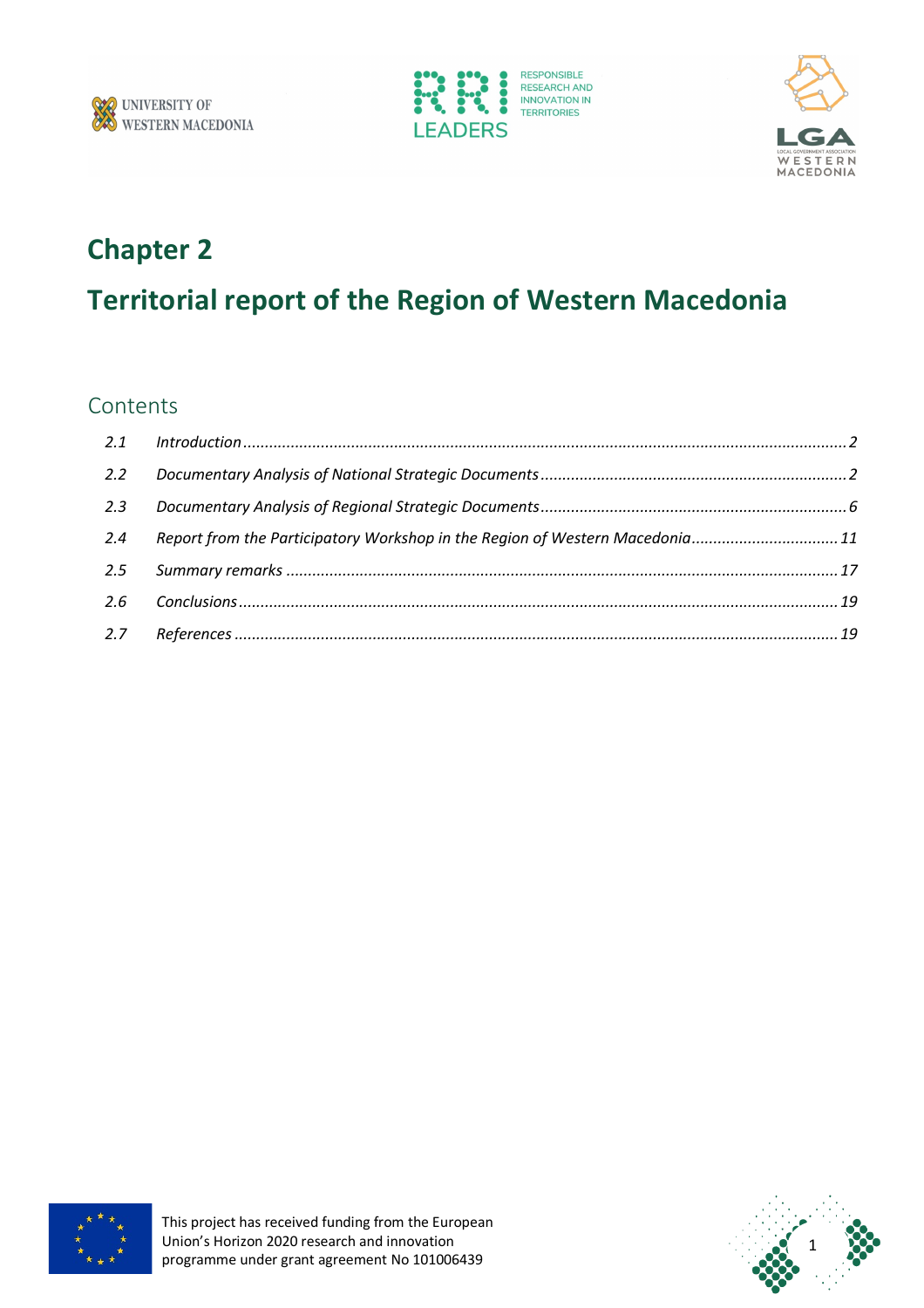





# 2.1 Introduction

Fair transition to the post-lignite era for Western Macedonia aims to create a new productive - consumer model. This new model includes measures such as a series of investments in RES and industrial production, a shift to tourism and the primary sector. The human resources and the dimension of utilisation and upgrading of skills is emerging as a major issue, to ensure and develop jobs and support the transformation of the regional and especially the local development model. Particular reference is made to the cooperation of all stakeholders with clear roles and the development and operation of a flexible and effective governance system (flows and responsibilities). Everyone's contribution should be systematic and supported by a detailed roadmap. An important element in this regard is the correct capture, selection and inclusion of stakeholders in the process of design, implementation and monitoring and the role they can play for the success of the project and the individual support mechanisms. The active involvement of local communities is important and should be strengthened, based on the governance framework.

All the aforementioned objectives are reflected in the strategic documents of the national and regional policymaking, as being described below. The three policy areas, chosen by the region of Western Macedonia, namely Clean energy, Energy markets, Economic transition towards a low-carbon economy, are in line with those documents.

The aim of the present report is to determine whether the strategic planning of the region in the post-lignite era incorporates the perspective of responsible research and innovation, both at national and regional level. To achieve this, various documents were studied, and as a general conclusion it is reflected that the RRI-AIRR approach is applied to a significant degree and at the policy level in most of these documents, however there are specific keys and dimensions that are lacking in implementation, so it is suggested that they be strengthened in both existing and future policies.

The following **national-level documents** are examined:

- National Energy and Climate Plan
- Just Transition Development Plan of lignite areas
- PPC Strategic and Business Plan 2018-2022

The following **regional-level documents** are examined:

- Road Map for a Managed Transition of Coal-Dependent Regions in Western Macedonia
- Regional Operational Program for Western Macedonia
- Stakeholder Engagement Plan (SEP) for Western Macedonia
- Just Development Transition Plan

### 2.2 Documentary Analysis of National Strategic Documents

**RRI keys and AIRR dimensions reflected in the National Energy and Climate Plan: open access, public engagement, inclusiveness, participatory governance**



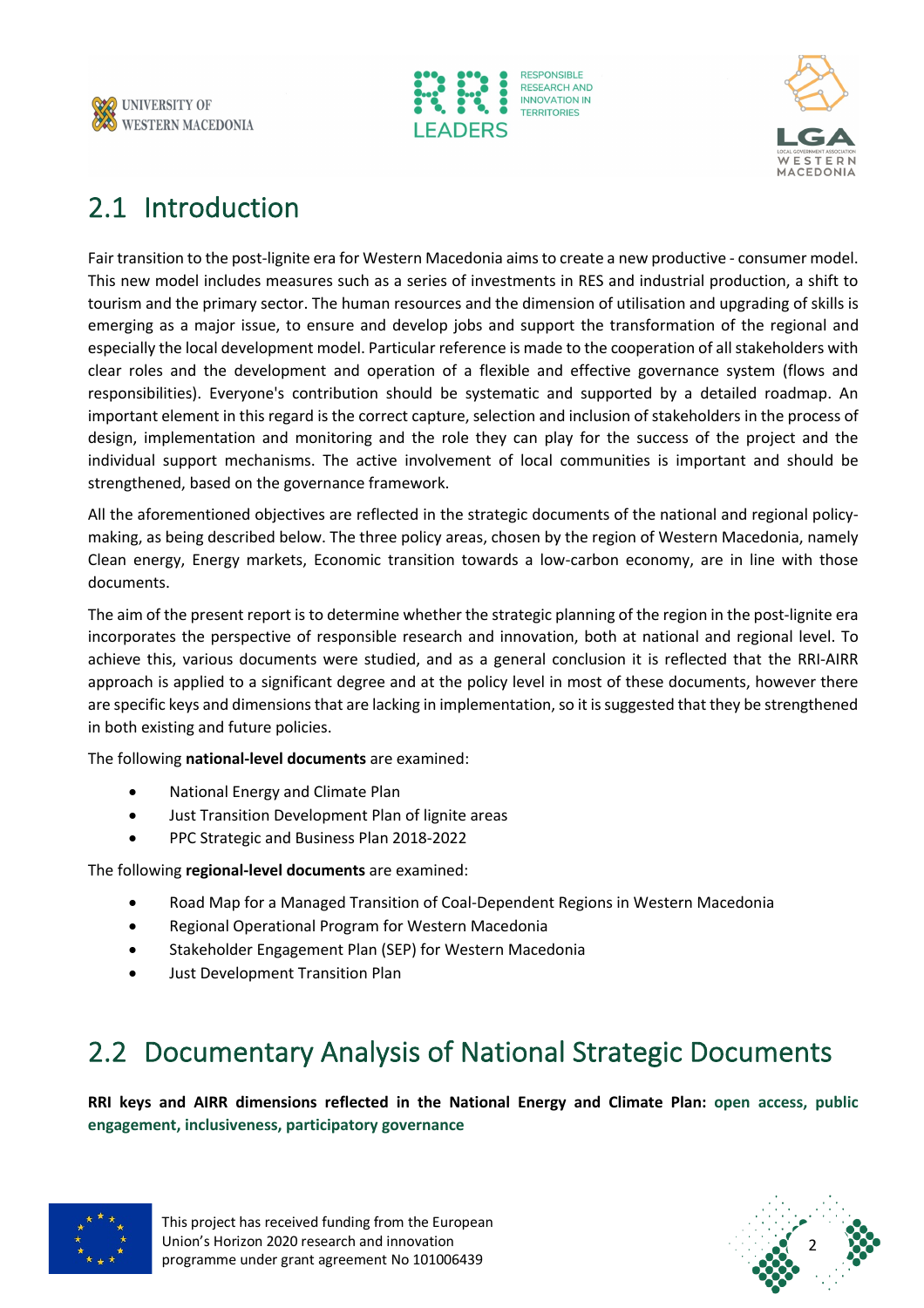





The Greek government's strategic plan for climate and energy concerns is the National Energy and Climate Plan (NECP), which lays out a detailed pathway for achieving specified energy and climate goals by 2030. The NECP published in 2019 intends to contribute to the Commission's new green agreement, which is expected to include new procedures and financial priorities for supporting energy and climate transition while simultaneously enhancing the European economy's competitiveness. The NECP's objectives have been quantified and costaccounted, and intermediate milestones have been established, allowing for tracking of progress toward the goals and linked to the effective adoption and implementation of a combination of policies and measures. These goals and measures will be used to identify and emphasise the need for synergies and complementary activities across all sectors and branches of the Greek economy.

#### *RRI keys reflected in the National Energy and Climate Plan*

**Open Access:** The public has access to the spatial planning authorities' own maps. The purpose is to make data available to users. Certain data and maps are accessible to the general public. The Geoinformation Map of the Energy Regulatory Authority was implemented in the context of the development of the Geospatial Information Infrastructure. The implementation is part of the broader policy of upgrading digital services. It adopts the principles of open access and interoperability in the provision of information. The data, metadata and services are available for free to the public and stakeholders (https://geo.rae.gr/).

In addition, the NECP's Renewable Energy Sources (RES) Account already being implemented has the monthly record of the detailed and segregated by category and/or technology financial inflows and outflows required for the function performed by the competent body (RES and Guarantees of Origin Operator - DAPEEP), which is posted in the form of a monthly bulletin on a specific publicly accessible webpage that ensures the transparent operation of the Special RES Account.

**Public engagement:** The National Energy and Climate Plan (NECP) is the most formal expression of the Greek government's **public engagement**in drawing up a roadmap for achieving the climate and energy targets by 2030. Consultation with stakeholders, including the social partners, the civil society and the general public, were carried out at different stages of the process of drawing up the NECP. In fact, in order to activate and involve the local and regional authorities in the consultations, a workshop was held during which a questionnaire was distributed, including questions related to the regional dimension of energy and the climate plan, as well as the challenges and obstacles related to its implementation. Through the Operator DAPEEP public consultations are held for the matters of Renewable Sources and relative aspects and through this process public engagement is also ensured.

#### *AIRR dimensions reflected in the National Energy and Climate Plan*

**Inclusiveness:** The NECP has established policies and measures for promoting its goals of energy efficiency. Promoting research and innovation in the energy sector requires the active involvement of all market players. Synergies influence the strategic decisions made by companies in the sector (power transmission and distribution), as well as the policies pursued by public bodies and authorities and the mechanisms used to finance the activities taken by the enterprises. Horizontal support policies for promoting inclusiveness at the moment include:

1. A monitoring and control mechanism are established to maximise synergies between energy, research, and competitiveness programs, as well as providing the required resources to support it.



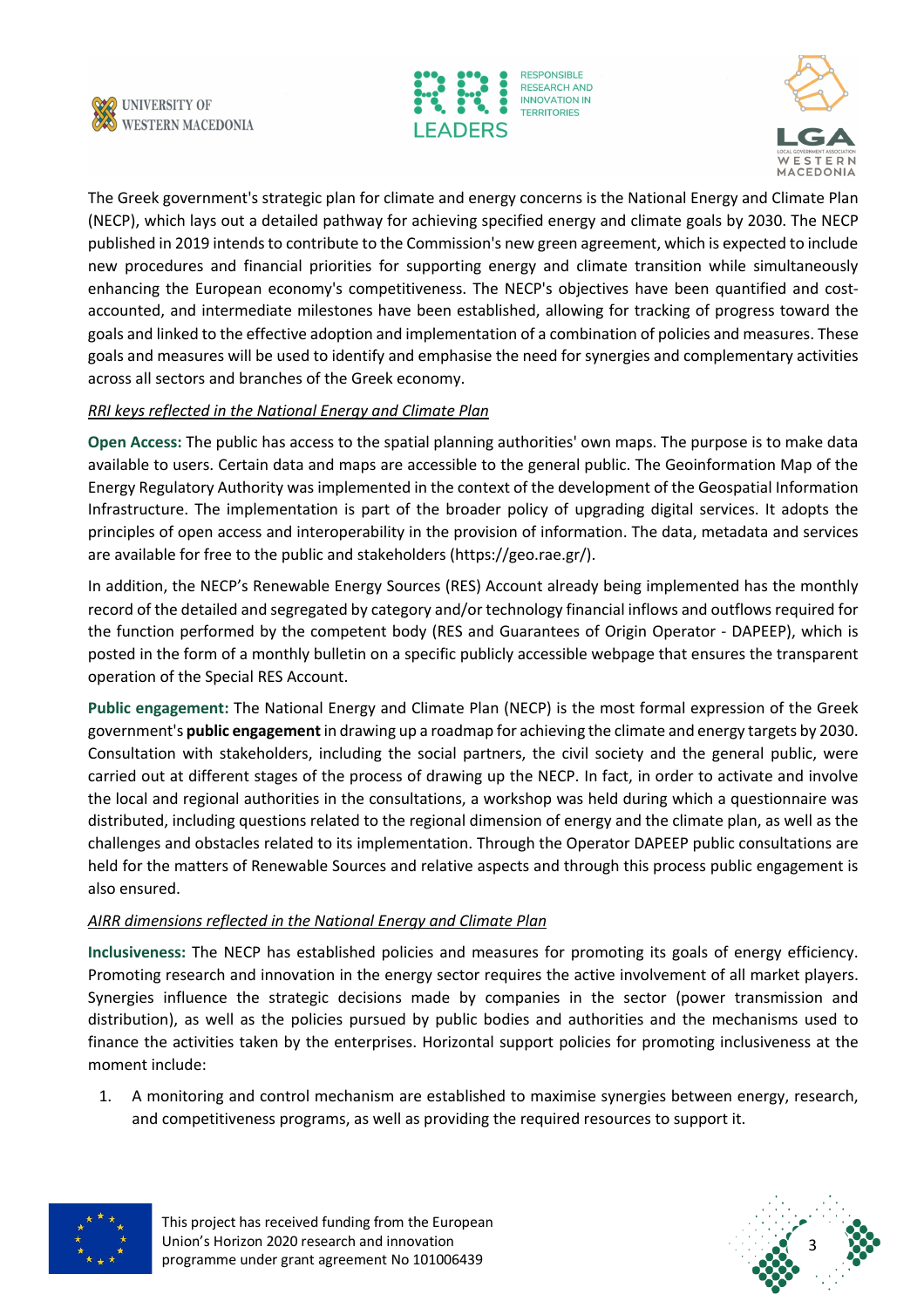





2. Partnerships between all stakeholders by supporting advisory and networking actions among stakeholders to facilitate the transfer of know-how and the maximisation of synergies are being promoted.

**Anticipatory governance:** So far from the beginning of the implementation of the National Energy and Climate Plan some examples of anticipatory governance principles reflected in the NECP can be outlined. The Renewable Energy Sources (RES) Account support scheme's long-term viability has now been accomplished by recent legislation aimed at ensuring sufficient and consistent inflows of financial resources as well as streamlining the inclusion of key revenue categories. DEDDIE (which is the Hellenic Electricity Distribution Network Operator) has already completed preliminary studies to determine the distribution network's required enhancements, including the number of high/medium voltage transformers that will be congested and thus require enhancement, as well as the corresponding distribution lines that will exceed the RES feed-in capacity and thus require enhancement. The goal of this study was to develop a methodology for estimating expected investment costs, to identify geographically critical areas of intervention in terms of distribution network enhancement, and to consider the demand for simultaneous inclusion of new RES projects when assessing substation enhancement.

#### **RRI keys and AIRR dimensions reflected in the Just Transition Development Plan of lignite areas (SDAM): public engagement, open access, science education, inclusiveness, participatory governance, responsiveness**

The Just Transition Development Plan of the lignite areas of Greece aims at creating strategic development opportunities for the rebirth of local economies, securing jobs, and creating new ones. It is based on five pillars of development, supported by the improvement of infrastructure and the alternative use of the lands currently occupied by lignite mines. The five pillars are green energy, "smart" agriculture, sustainable tourism, handicrafts and industry and finally digital economy and education. Since March 2020 significant work has been produced in a short period of time as it will be described below RRI-AIRR approach is embedded in the development of the plan.

#### *RRI keys reflected in the Just Transition Development Plan of lignite areas*

**Public Engagement:** Public consultation has been a very important tool in the design of the strategic plan and the intervention measures. In fact, in combination with the open data, an open public consultation took place where all stakeholders could express their views. To ensure the participation of as more as possible stakeholders, there was contact with all stakeholders and information on where they can find the plan online and how they can respond. The institutional public consultation officially kicked off a constructive dialogue with all stakeholders and the public on the proposed master plan, with the goal of enriching and co-forming the final master plan.

**Open Access:** The consultation website as well as the Steering Committee website were two of the basic online sources of SDAM and all the supporting material.

**Science Education:** The contribution of the academic community to the progress of the project has been very important so far for the preparation of works related to spatial planning. In addition, there was continuous and close cooperation to co-shape the role that the institution could play, both as a re-skilling body and as a development body of the region. A variety of research from the scientific community and prestigious institutions were used in the development of the master plan. These investigations were utilised for a variety of purposes,



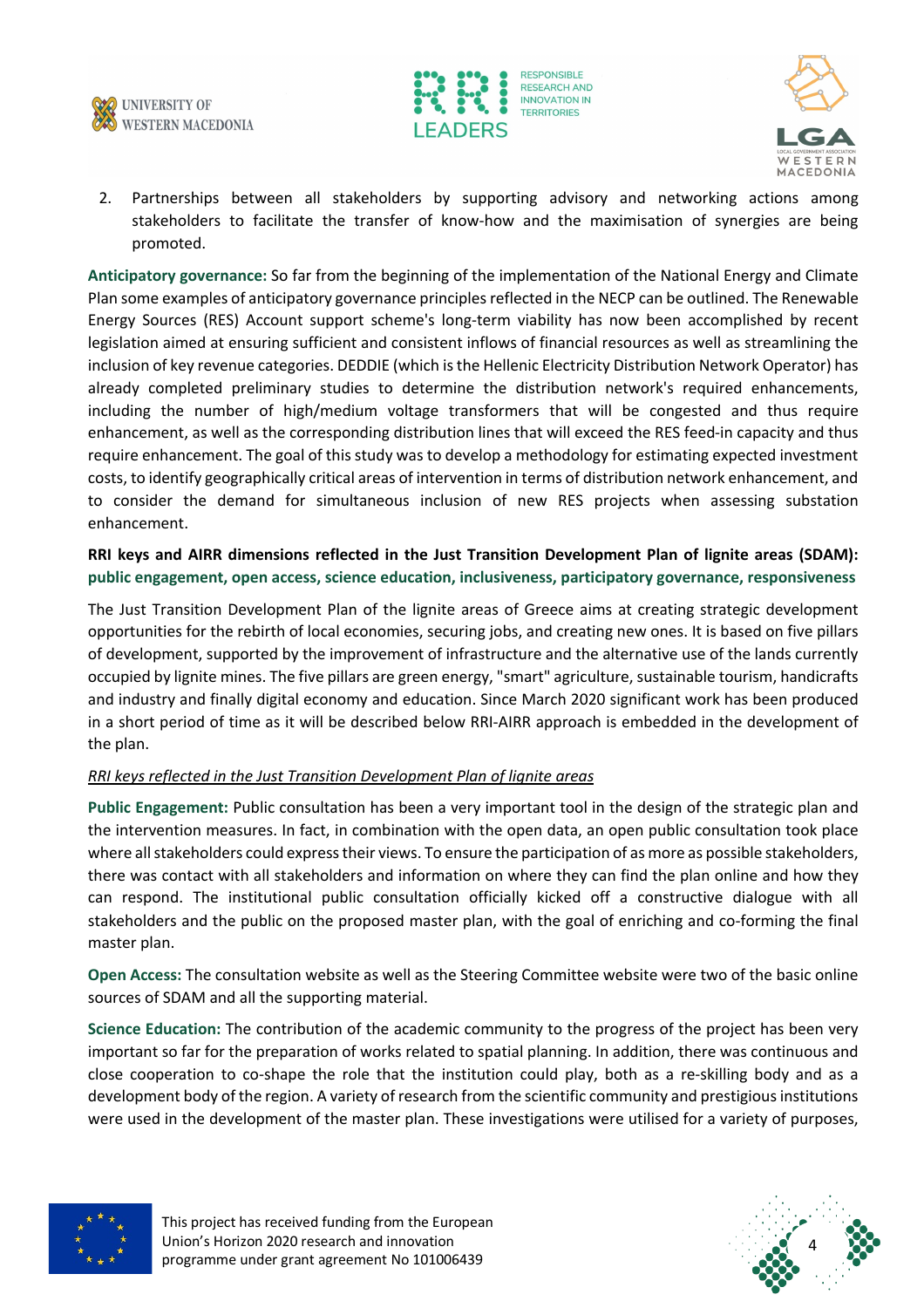





including recording the current situation, doing methodological analysis, and gathering recommendations for the next day.

#### *AIRR dimensions reflected in the Just Transition Development Plan*

**Inclusiveness:** The SDAM has participatory governance model, based on the collaboration and involvement of many stakeholders. Open invitations have been published for the submission of non-binding investment proposals and development plans by non-public sector bodies. During the master plan's development, a constant and open communication with stakeholders in Western Macedonia and Megalopoli was maintained. Proposals and local master plans were gathered and considered by a number of local entities during the development of the master plan.

**Anticipatory governance:** Support of companies affected by delignification, as well as the reinforcement of current and future investments, is expected to be achieved through the provision of unique institutional incentives (financial, tax, insurance, and licensing), as well as the use of all available resources. In this context, there is a comprehensive package of fifteen individual incentives, categorised into the following three groups:

- **Incentives to attract a new production process:** These include provision of a grant for new investment, tax exemption, tax relief, subsidy of insurance contributions, exemption of fees, loans on favourable terms and guarantees.
- **Incentives to maintain the existing operation:** These incentives include provision of a grant to reform / modernise the production operation, the subsidy of loan obligations, the subsidy of wage costs, the participation in equity and the loans on favourable terms
- **Incentives to support individuals:** These incentives relate to income tax deduction, mortgage subsidy and support for projected benefits and training programs.

**Responsiveness:** A number of studies has been carried out addressing the analysis of economic activity, the social conditions and the energy profile of the area. The results of these studies constituted an important source of information for the preparation of SDAM. The National Plan for Just Development Transition has also satisfactorily integrated the responsiveness dimension, as it has introduced new regulations and legislation tailored to the needs of the transition.

#### **RRI keys and AIRR dimensions reflected in the PPC's Strategic and Business Plan 2018-20221 : science education, anticipatory governance**

The Greek energy market is quickly changing across the value chain (lignite plant divestment, retail market opening, and adoption of the new target model), and the Greek electrical grid is likely to be extremely constrained, owing to lignite plant decommissioning. Within this framework PPC has established its Strategic and Business Plan, which will safeguard its resilience and transform it to a modern and cutting-edge utility. Its major strategic priorities are Renewables (RES), Distribution assets, Retail and New Downstream, Mines & conventional generation, Central & Support functions, International Expansion, New Services and Products and

<sup>1</sup>https://www.dei.gr/en/anakoinwseis/xrimatistiriaka-etairikes-prakseis-katavoli-merismatos-ka/xrimatistiriakesanakoinwseis-2018/i-dei-anakoinwnei-to-stratigiko-kai-epixeirisiako



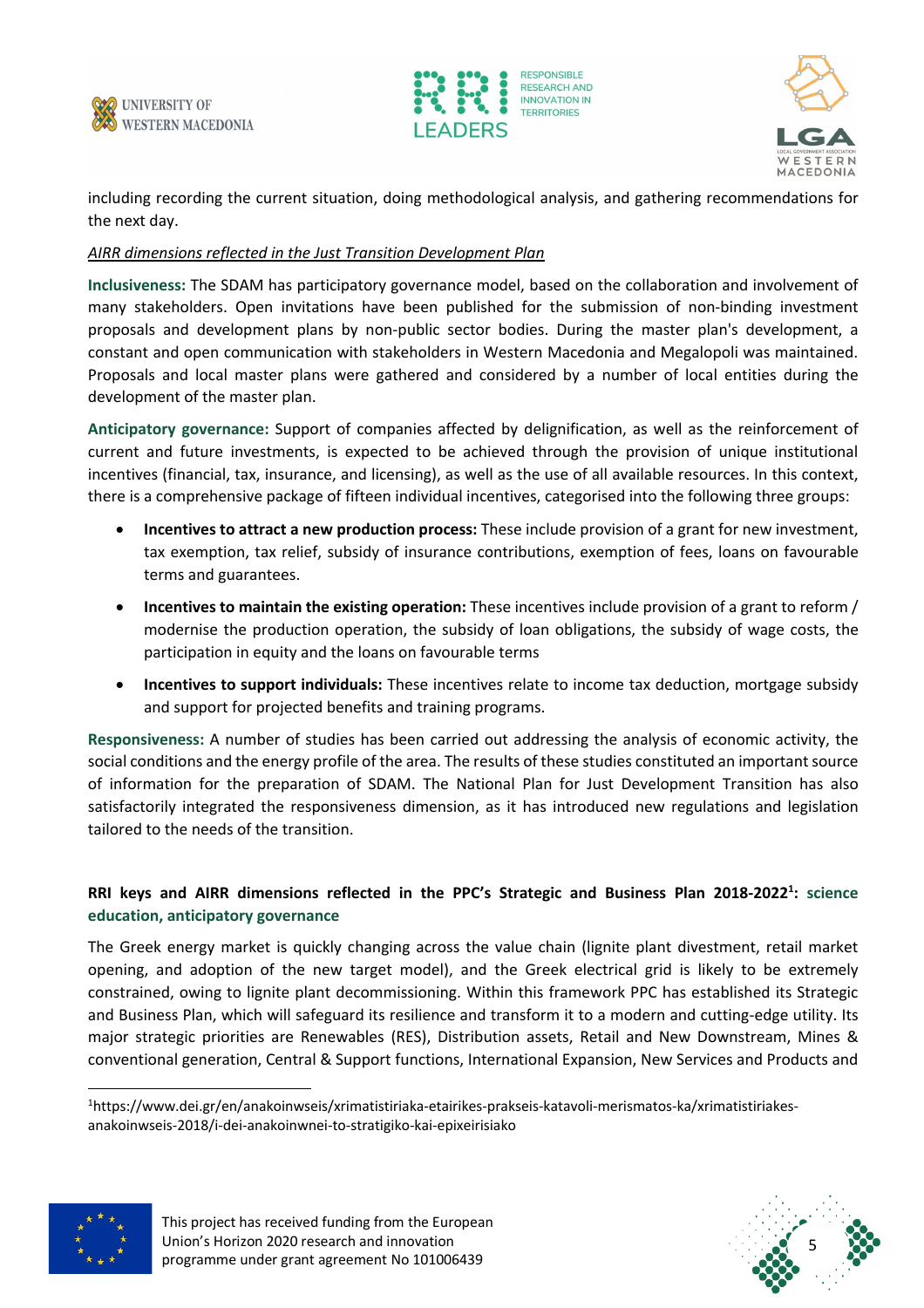





a Regulatory Agenda. The Business Plan does not refer to RRI framework but pays attention to the issue of science education as well as to the dimension of anticipatory governance.

#### *RRI keys reflected in the PPC's Strategic and Business Plan 2018-2022*

**Science education:** The plan focuses on excellence and investments; therefore, a basic objective is the increase of qualified researchers. Moreover, it targets to the development of new research projects in international markets.

#### *AIRR dimensions reflected in the PPC's Strategic and Business Plan 2018-2022*

**Anticipatory governance:** New green investments will be made considering renewables' projected attractiveness compared to conventional power generating sources, as well as continued trends in electricity demand growth, energy efficiency measures, new technologies, and decarbonization. Under the strategic and business plan, PPC repositions the go-to-market strategy by focusing on retaining high-priority customer segments, revising its branding and pricing, and expanding its core activities to offer a wider range of energy services and products, including electricity-gas double play and energy efficiency services. In addition, through the plan the increase of the share of RES in PPC's energy mix by approximately 600 MW by 2022 is being addressed, which will come mainly from Wind and Photovoltaic, given their expected attractiveness to other energy sources, through a significant increase in the size, number of projects and RES capabilities, with specific objectives in terms of power and efficiency. Target for participation of RES in the total power of PPC at a rate of 20% - 25% by 2030-2035.

### 2.3 Documentary Analysis of Regional Strategic Documents

#### **RRI keys and AIRR dimensions reflected in the Road Map for a Managed Transition of Coal-Dependent Regions in Western Macedonia: Science Education, Gender Balance, Open Access, Anticipatory governance**

In Western Macedonia, like in any other coal-dependent area, planning and implementing a well-managed transition will be a multi-year and multi-level effort. In the first phase, governance structures should include multi-level participation from local, regional, and national level authorities, as well as other stakeholder organizations, to ensure that those most affected buy-in to plans. The Road Map proposes four pathways going forward with the transition path from coal dependence. These routes highlight the region's current characteristics and strengths. They address the lack of key enabling conditions that allow for the growth of entrepreneurship, innovation, and human capital. All the proposed transition paths are important and interconnected, and they indicate the needed diversification for the local economy to move away from relying solely on energy to generate value across multiple sectors.

#### *RRI keys reflected in the Road Map for a Managed Transition of Coal-Dependent Regions in Western Macedonia*

**Science Education:** On the forefront of developments the Digital Region Transition Pathway aims to hasten the digital transformation of the region's urban and rural regions, which is a critical instrument for keeping young and fostering economic growth. By 2030, this transformation route aims to convert Western Macedonia into



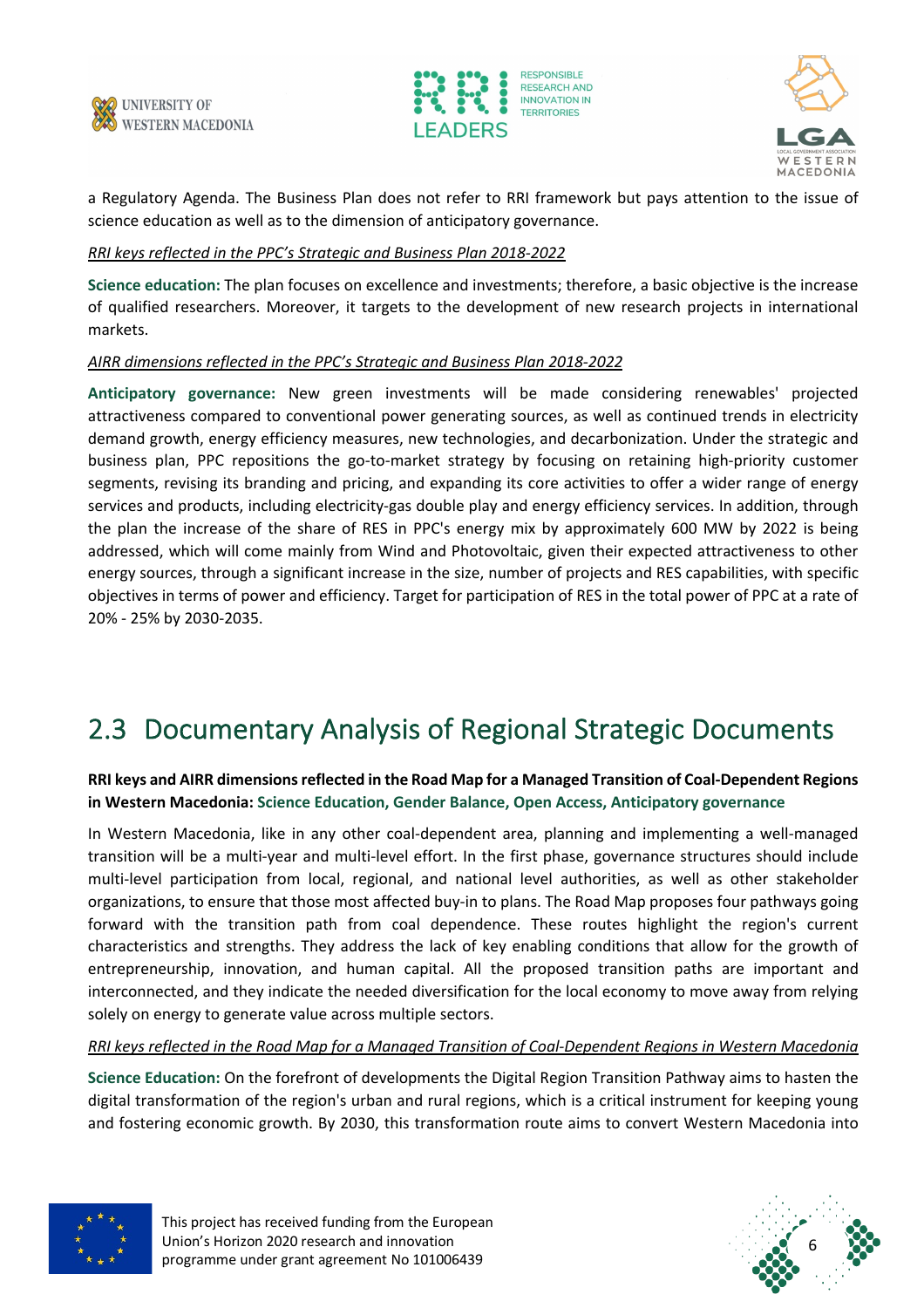





Greece's most e-connected, high-tech, futuristic area. The entire region currently is moving in this direction, and this can be seen from the creation of a wide range of new internet-based businesses to a greater emphasis on STEM and robotics instruction in public schools. Infrastructure and expertise to support STEM-focused activities are included in the investments.

**Gender Balance:** This strategic plan, prepared by the World Bank, has significantly ensured **gender equality** in the composition of the international research team, since such kind of International Organizations include specific measures for promoting gender equality. Moreover, an action proposed in this document towards gender balance, refers to the organization of at least one competition a year to support projects to narrow the potential negative impacts on women because of the transition.

**Open Access:** Open Access component is also found, as the findings of all relevant studies with their appendices are available online and free of charge for readers which also improves the transparency and accountability. The establishment of a national platform for dialogue and consultation on post-lignite transition is also proposed in the road map.

#### *AIRR dimensions reflected in the Road Map for a Managed Transition of Coal-Dependent Regions in Western Macedonia*

**Anticipatory governance:** So far from the beginning of the strategic implementation of the Road Map's milestones the Land Use Repurposing Assessment (LURA) methodology that has been developed has been an objective tool used for the determination of post mining land use with a high spatial resolution and a high degree of reproducibility. This established methodology provides guidance on the sorts of post-mining uses to consider for a given parcel of land, but it does not prescribe a specific investment scenario. As a result, it is not a standalone application. In a spatial planning endeavour, for example, this is more on a more granular level. Other planning instruments are linked to LURA that are higher-level planning instruments with broader geographic scopes connected to planning instruments of economic development plans of adjacent municipalities. The dimensions of anticipatory governance through the transition's road map can be seen in the present Elefsina pilot, which is being implemented in the towns of Elefsina, Asporpyrgos, and Mandra. Wage subsidies, entrepreneurship, and demand-responsive training were the three primary Active Labour Market Programs (ALMPs) (theoretical training and internship). A demand-responsive training (DRT) component was included to make regionally appropriate professional skills development training available to registered jobless participants on a continual basis. Data from the local labour market is utilised to determine skill shortages and company requirements. The programs developed to meet these demands are modular and based on industry standards recognised by employers and industry groups. Based on the Road Map of the coal transition in Western Macedonia there are four transition pathways. These pathways emphasise existing attributes and assets of the region and are:

- Alternative Energy Transition Pathway
- Start-up Economy Transition Pathway
- Digital Region Transition Pathway
- Green Region Transition Pathway



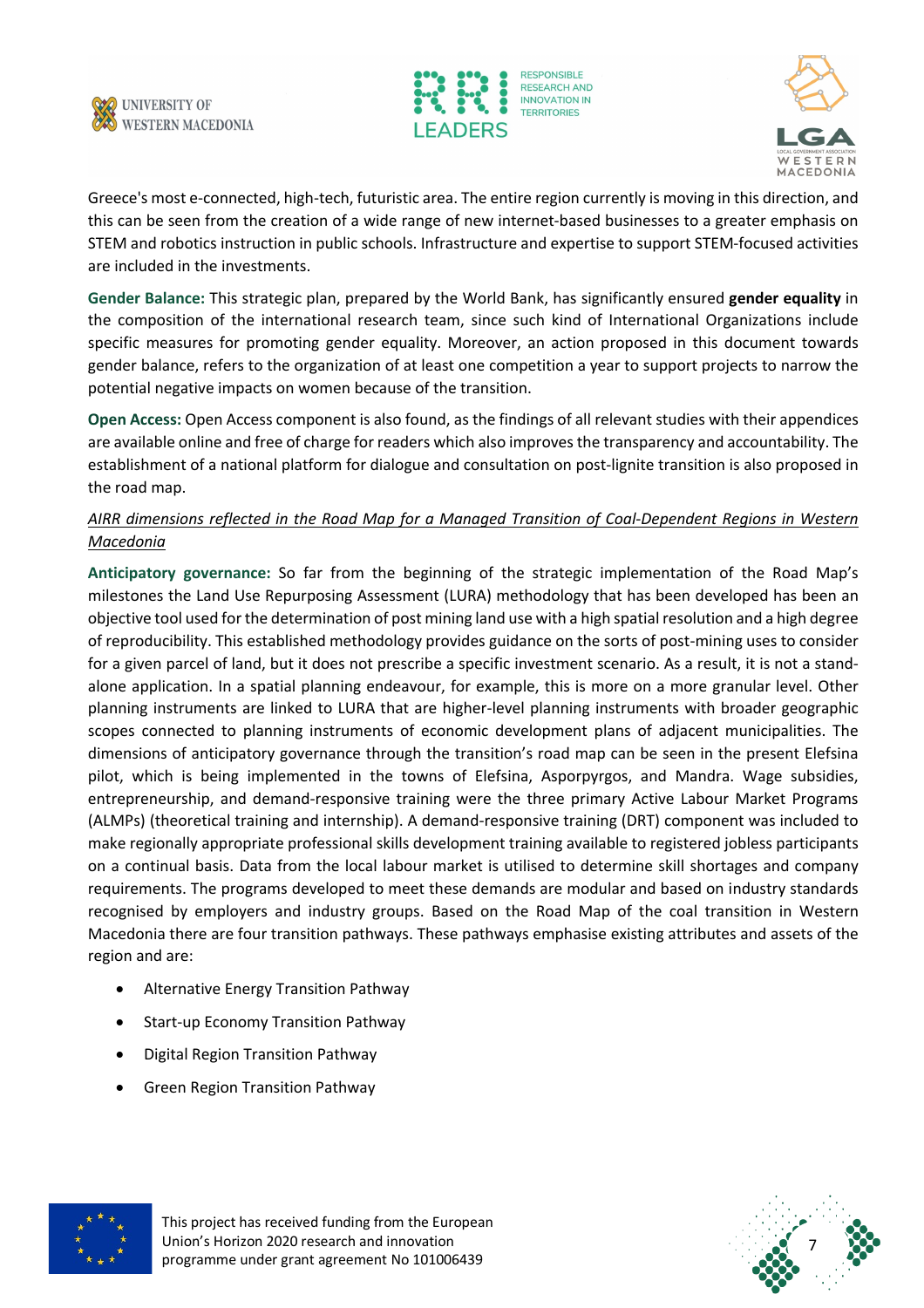





Underpinning these four pathways, six indicative pilot projects are in progress. Project themes range from building an alternative energy cluster to digital twinning of rural areas to agri-business development to circular economy businesses.

#### **Recommendations**

This plan does not reflect to the degree that it should, the element of public engagement from the Greek government's side, as its implementation was funded by the European Commission and drafted by the World Bank as a draft text of a Roadmap for Transition. The document shows the importance of involving all stakeholders from the quadruple helix and proposes public consultation on all relevant documents and studies related to the post-lignite era, as well as the creation of a national platform for dialogue and consultation on post-lignite transition.

#### **RRI keys and AIRR dimensions reflected in the Regional Operational Program for Western Macedonia: Science education, Open Access, Inclusiveness**

The aim of the program is to contribute to the creation of a sustainable, competitive, regional economy with sustainable jobs, a quality environment and social cohesion. The objectives are to improve the business activity at a competitive level with emphasis on the sectoral and localised specialisation through the smart specialisation strategy of the Region (RIS3); to support the transition to a low carbon economy and promoting adaptation to climate change; to promote sustainable transport and troubleshooting basic network infrastructure; to ensure social cohesion and enhancing sustainable employment.

#### *RRI keys reflected in the Regional Operational Program for Western Macedonia*

**Science Education:** Through the Regional Operational Program some worth mentioning indicative actions that have been implemented to strengthen research, technological development and innovation are: The actions to upgrade existing and create new research infrastructure. There has been the creation of a new campus of Western Macedonia for strengthening the research dimension in the region and there has been an upgrade of secondary education infrastructure. In addition, Collaborative and networking actions between research institutions, educational institutions, and companies in priority areas of the Strategic Smart Specialization Plan of the Region has been established along with actions to promote research and innovation in companies in priority areas of the smart specialization strategy plan of the Region.

**Open Access:** Through the Regional Operational Program there has been an improvement in the access, use and quality of information and communication technologies as well as on publicly accessible information and data to citizens. Four major applications that promote open access has been established in a regional level which are:

- E-government services and applications for citizens and businesses.
- Actions to promote culture and improve tourist traffic.
- E-learning and e-content services and applications.
- Health services and applications welfare and social inclusion.

#### *AIRR dimensions reflected in the Regional Operational Program for Western Macedonia*



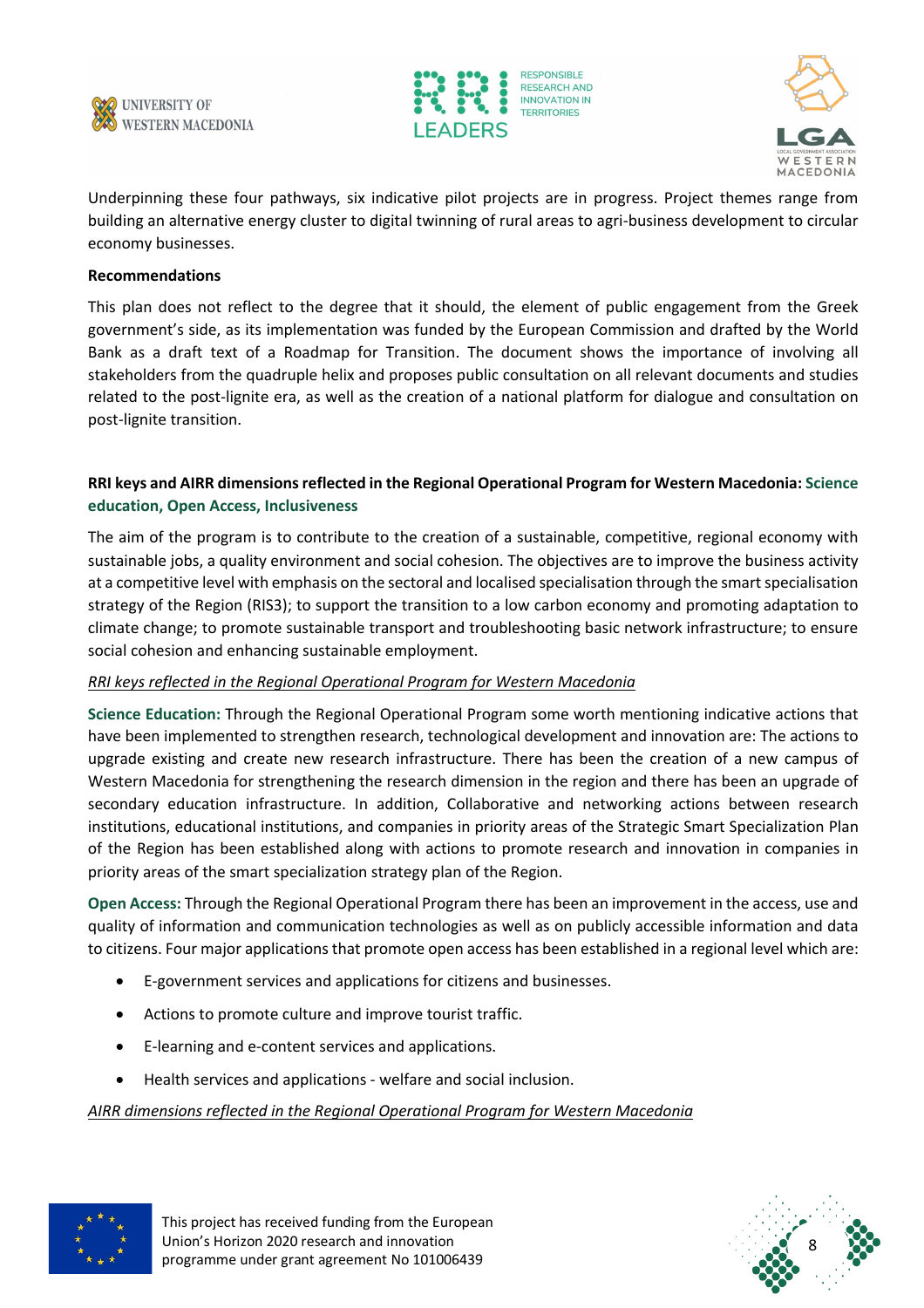





**Inclusiveness:** The ROP has as a separate unit the promotion of social inclusion and the fight against poverty and discrimination, with actions such as enhancing the access of disadvantaged people to the labour market. ROP provided an inclusive model for business support actions for the implementation of innovations and / or research and technology results. This has led to the creation of structures that currently support competitiveness, innovation and business extroversion (incubator, regional structure for business development) networking together various relative stakeholders. Business support actions have led to the creation of collaborative schemes (clusters) and networks with emphasis on priority areas and extroversion-oriented business and cluster support actions with an emphasis on local products and services has been established. Moreover, in the sense of inclusiveness the ROP

#### **Recommendations**

There is a need of enhancement of the objectives of Science Education in the context of the actions regarding the Regional Strategies and Action Plans.

#### **RRI keys and AIRR dimensions reflected in the Stakeholder Engagement Plan (SEP) for Western Macedonia: Public Engagement, Open Access, Responsive and accountable governance**

The goal of this Stakeholder Engagement Plan (SEP) is to identify, prioritise, and promote consensus and factbased solutions to the post-lignite transition, including all its consequences for local communities, workers, and the regional economy. It is an important part of the preparations for managing this transition, with the goal of ensuring that informed decisions are made that consider the perspectives of impacted workers and communities, as well as other stakeholders such as industry, government, donors, and non-governmental organisations.

#### *RRI keys reflected in the Stakeholder Engagement Plan (SEP) for Western Macedonia*

**Public Engagement:** Attention has been paid to find approaches and means to ensure outreach and active engagement of particular vulnerable groups such as youth, women and other groups not proportionally represented among existing interest groups. Existing consultative fora and approaches were further mapped and assessed for their utility in the consultation strategy. Institutional public consultations officially initiated a constructive dialogue with all stakeholders and the public on the proposed plan, with the goal of enriching and co-forming the SEP.

**Open Access:** The government's Action Plan for Open Public Administration comprises commitments structured in three main directions (i) Encouraging public participation; (ii) Open public data; and (iii) Integrity and accountability. Having this in mind, already the national opengov.gr platform can be copied for setting up a similar system by the provincial government, but it would be supplemented by other approaches to disclosure to ensure to ensure broad information sharing across the socially diverse stakeholder group.

#### *AIRR dimensions reflected in the Stakeholder Engagement Plan (SEP) for Western Macedonia*

**Responsive and accountable governance:** So far from the beginning of the implementation of Stakeholder Engagement Plan some examples of AIRR principles reflected in the SEP can be outlined. The first step was made by mapping stakeholders to understand the different stakeholder challenges, positions and roles in the context



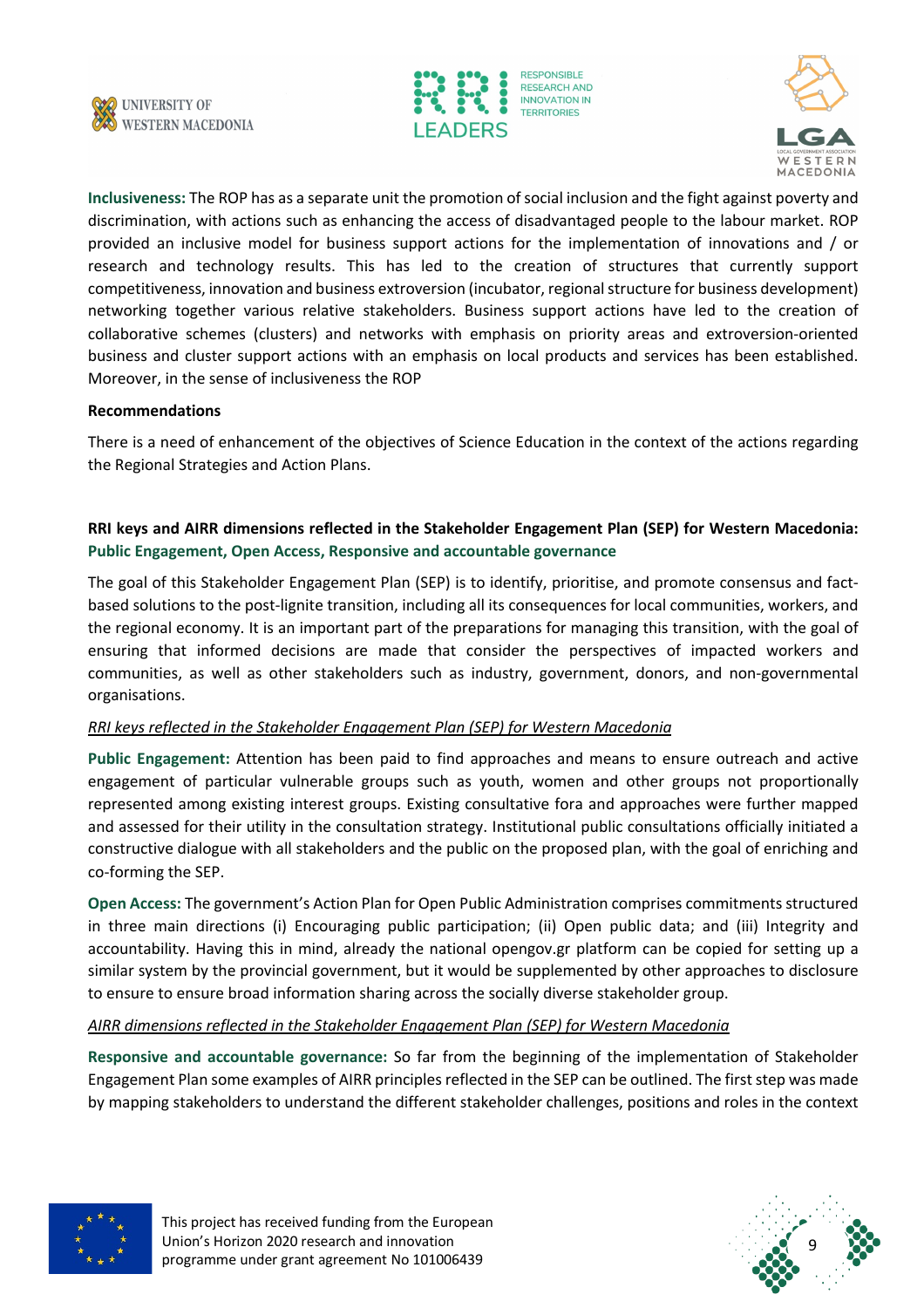





of the post-lignite transition and the future regional development strategy. As a next step, stakeholder consultations have been conducted and generally characterised by the following aspects:

- There has been a sustained engagement through the project lifecycle rather than a onetime conversation.
- All the relevant stakeholders have been included in the development process of the transition so far.
- Information sharing and open access of transparent procedures has established a dialogue on how to tackle the given challenges ahead and solutions to those challenges have already started to be in progress that are based on data and research.
- A strong stakeholder communication strategy to sensitise stakeholders has been conducted, and currently there is an ongoing sharing of knowledge and facts between affected parties that increase ownership of agenda by local stakeholders and improve transparency in decision making.

#### **Recommendations**

More detailed measures related to RRI keys such as gender equality and science education should be included.

#### **RRI keys and AIRR dimensions reflected in the Just Development Transition Plan: Public engagement, Anticipatory governance, Inclusiveness**

The Just Transition Development Plan for Greece's and especially Region of Western Macedonia's lignite districts intends to create strategic development possibilities for local economies' revival, employment security, and job creation. It is built on five pillars of development, which are bolstered by infrastructural improvements and the repurposing of lignite mine-affected land. Green energy, "smart" agriculture, sustainable tourism, handicrafts and industry, and digital economy and education are the five pillars. Since March 2020, a lot of work has been done in a short amount of time, and the RRI and AIRR dimensions have been included into the design, as stated below.

#### *RRI keys reflected in the Just Development Transition Plan*

**Public engagement:** So far, through the actions of the Just Development Transition Plan there has been a public consultation with the relevant local bodies and local communities, the boards of private institutions and chambers and the provision of directions to them for the planning and implementation of SDAM. The activities supported by the Fund contribute to the implementation of the Territorial Plans for Just Transition and have an eligibility start date of January 1, 2021 which already include actions made for upgrading skills and acquiring new skills by employees; job search assistance to jobseekers and active inclusion of job seekers.

#### *AIRR dimensions reflected in the Just Development Transition Plan*

**Anticipatory governance:** The Renewable Energy Sources (RES) projects that are in one of the stages of the licensing process (June 2020) are 600 MW and 1,210 MW in the lignite areas of the region of Peloponnese and Western Macedonia. Furthermore, there are 9 projects in the Region of Western Macedonia and 2 projects in the Peloponnese that are in the fourth stage of the licensing process, having already started construction work after obtaining an installation permit and are expected to issue an operating license after the completion of the works, with a total capacity of 279 MW and 50 MW, respectively. The spatial planning has been adjusted to meet the area's development goals. The Regional Spatial Framework of Western Macedonia, in particular, has



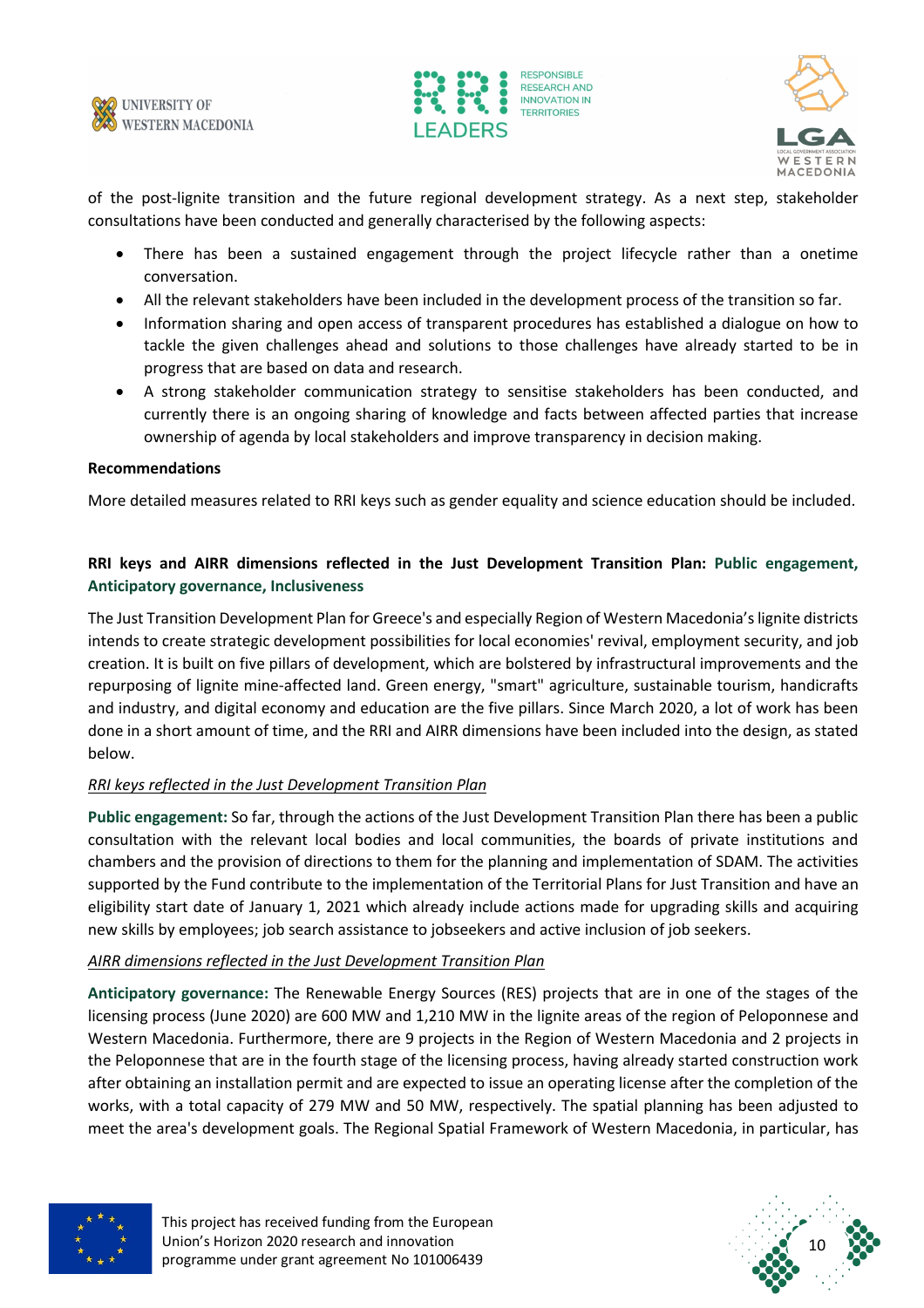





already been modified to account for delignification demands. This plan is an important development tool since it explains what activities may be done where and how they can be used. In addition, there has been a support scheme in progress for firms affected by de-lignitisation, as well as the reinforcement of existing and future investments, will be achieved through the provision of specific institutional incentives (financial, tax, insurance, and licensing), as well as the utilization of all available resources.

**Inclusiveness:** The inclusiveness dimension has been significantly integrated, as this project has been initiated because of extensive consultation with local and scientific bodies, workers, and civil society representatives. Moreover, through the Small and Medium Enterprises Support and Aid Program there has been a granted assistance from the Green Fund to small and medium-sized enterprises from Western Macedonia affected by delignification. The purpose of this action is currently to make the operation of these companies more environmentally friendly. Creation of an Innovation Zone in the current energy axis of Kozani, Ptolemaida, Amyntaio and Florina, according to the standards of the international Innovation Zones is currently in progress that is expected to network a significant number of stakeholders. The University of Western Macedonia in partnership with the National Center for Research and Innovation (CERTH) is collaborating for the final result.

#### **Recommendations**

Ethics and gender equality could further be addressed.

# 2.4 Report from the Participatory Workshop in the Region of Western Macedonia

The participatory workshop was held in Kozani on July 19, 2021, with 13 participants representing academia and research institutes, the private sector, civil society organisations and local authorities. The workshop started with an introduction of the participants, followed by a short introduction to the RRI-LEADERS project and the findings from the in-depth mapping of the region of Western Macedonia, from the perspective of Responsible Research and Innovation, as well as from the documentary analysis of national and regional documents and policies linked to the three policy areas, chosen by the Region of Western Macedonia: 1. develop a stakeholder engagement strategy within the course of the post-coal transition road map, 2. strengthen policy-making systems involving different modes of territorial governance of the post-coal transition strategy, 3. develop a methodology aiming to a smooth and innovative transition from the coal value chain towards an alternative development 'paradigm'. Then, two keynote speakers with knowledge and expertise in the territorial policy focus made their presentations. The keynote speakers had also participated in the first phase of the project (Task 2.1), which involved interviews for the mapping of stakeholders and thus were informed about the focus of the project on the RRI-AIRR approach. In this regard, the presentations prepared for the workshop were asked to focus on the RRI-AIRR approach, so that they could be used for the open discussion that would follow. The themes of the two presentations were: "Responsible Research and Innovation - Fair Transition of Western Macedonia to an Alternative Development Model" and the second "Entrepreneurship and Innovation Support Tools in the post-lignite era".



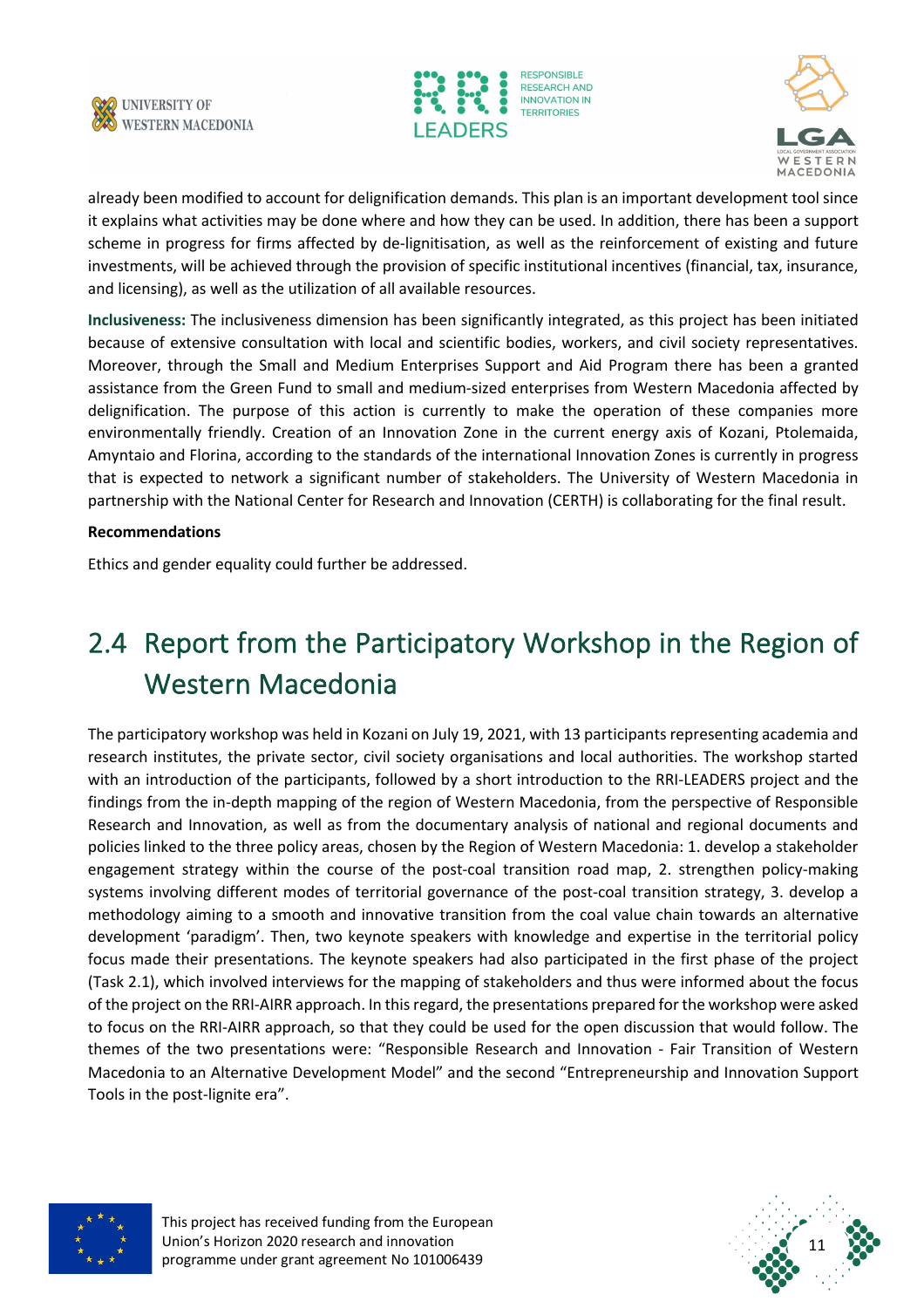





An open discussion followed around a pre-defined questionnaire which included questions regarding the opportunities for the embeddedness of RRI-AIRR approach on existing strategies/programmes/ plans in the three mentioned policies, as well as the perception of stakeholders on the connection of RRI principles with three major challenges of fair transition in the region, namely the development of renewable energy resources, tackling of unemployment and the governance of fair energy transition. In what follows the main points of the discussion per policy are summarised.

#### *First keynote speech*

The Region of Western Macedonia is rightly characterized as the region of energy, with a very large percentage of participation of the energy sector in the gross added value. At the moment, a program of fair development transition model is being developed in the Region. Starting with de-ligation, given the structural weaknesses of the economy, high unemployment and the lack of alternatives, the region must focus on responsible research and innovation to create a new growth model. First, the plan for a fair development transition was based on an inclusiveness process during its formulation. Numerous consultations took place with participating actors from the quadruple helix. Another element of concern is the governance mechanism of the transition. It was stressed that since the governance mechanism of the whole transition project is essentially launched at the central level, the regional structures and the regional bodies do not participate to the extent that they should participate. Another point we need to focus on is what we call the interconnection of research with industry and ultimately with the modernization of companies. The research produced must be applied, meet the needs of local businesses and vice versa, local businesses must reflect to the new trends, respond to new market needs to survive in the new globalized market model.

#### *Second keynote speech*

The support structure was created in the framework of the project of the regional development fund of Western Macedonia with the general purpose of supporting entrepreneurship and innovation, considering the course of the energy transition in the region. The goal is to act as a catalyst in the more effective implementation of the Smart Specialization Strategy of the RWM, supporting the governance mechanism, providing documentation, information, and liaison. All four tools of the structure were designed with the principle of open access, and they constitute a very interesting paradigm towards a smooth and innovative transition from the coal value chain. Regarding the Research and Innovation Portal, businesses will benefit from the portal through gaining information and networking opportunities, while the regional authority will monitor the image of the region through the innovation indicators that will be recorded and will be able to make informed decisions. The Integrated Information System (IIS) of the region is created to provide the software infrastructure in functionality so that multi-criteria data set analyses can be implemented. This is an experimental application of modern IT techniques which have not been applied in another similar structure in Greece. The Employment Enhancement and Monitoring Portal is a tool for conducting primary employment research, helping to monitor employment trends and highlight business needs and available resources. It encourages the coupling of companies with the appropriate staff and the data of ergasiaRWM in combination with the data of the system from Ergani, OAED and the IIS will provide substantial monitoring of the development of employment. It is a substantial development of the oldest successful portal, ergasiakozani, with current purposes on the one hand to serve the whole region and on the other hand to collect and utilize data on the needs of companies in trained staff and



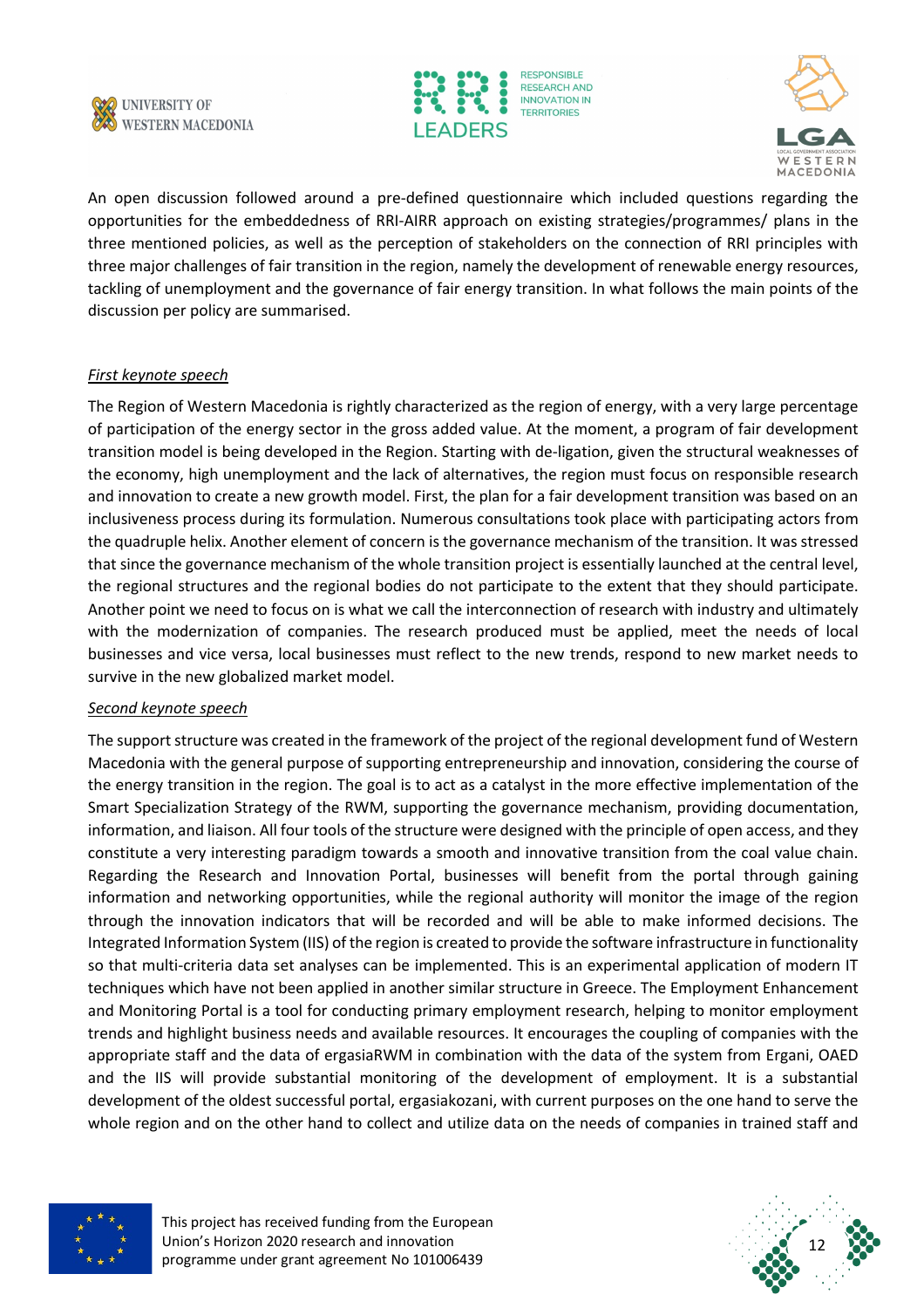





availability. This tool is proposed as of major importance in the development model of the region, given the unemployment that will arise from the period of the energy transition. And the last tool is the Investor Support Network (ISN). The role and services of ISN is to create a friendly environment in which the entrepreneur feels it is worth the risk, to invest his money and to have the RWM support. Moreover, the services include the provision of personalized information, networking opportunities, funding opportunities, bureaucratic summary forms, grievance redressal issues, business discovery data collection, monthly reports of complaints and bureaucratic procedures corrective actions, semi-annual (or annual) progress reports on potential investments, and meetings with qualified staff from the region will be scheduled, depending on the criteria to be determined.

• **Policy Area "Develop a stakeholder engagement strategy within the course of the post-coal transition road map"**

Participants began the discussion with the first policy area, the engagement strategy, commenting on the implementation of the RRI framework and proposing concrete measures for its further integration.As mentioned above the participants in the workshop represented the whole quadruple helix. All of them stressed the presence of public commitment in the process of shaping policies related to energy transition in the Region. More specifically, with respect to public engagement, several consultations were held with all quadruple helix stakeholders. It should be noted that the process was also negatively affected by the pandemic, since all the procedures were done through teleconferencing and remote process. Participants from the academia emphasized that the role of the University and the research bodies was crucial in shaping the program of fair transition. In addition, taking into consideration the importance of the private sector in the post-coal roadmap, the participation and ideas from the companies were also considered of high importance for the next phase of the Region of Western Macedonia. The participation of civil society was considered satisfactory, but many participants felt that the voice of the local community in the participatory process could be greatly strengthened. In this direction they proposed a public information campaign of the local community in general about the energy transition but also about the available tools that exist to activate their participatory action. Taking into consideration that regional strategies developed for the region were planned to follow a participatory process, views differed on the intensity of the participatory process as well as on the evaluation of the consultations on energy transition and the exploitation of results.

On the issue of enhancing stakeholder engagement within the course of the post-coal transition road map, a very important structure, the Support Structure<sup>2</sup>, has been developed in the framework of the project of the regional development fund of Western Macedonia with the general purpose of supporting entrepreneurship and innovation. This structure, as it was presented by the second keynote speaker, has developed several tools, all of which have been designed with the architecture of open access to provide two-way communication between all tools and use by all actors in the Region and to enhance their effectiveness. Moreover, science education will be totally enhanced through the structure by making science more attractive to people who will be unemployed in the region after the transition, as well as promoting innovation and entrepreneurship activities. The tools of the structure are a key means of enhancing communication between all stakeholders, the region, citizens, academia and the business sector in terms of both policy preparation and shaping, as well as

<sup>2</sup> https://pta.pdm.gr/domi-ris-dyt-makedonias/



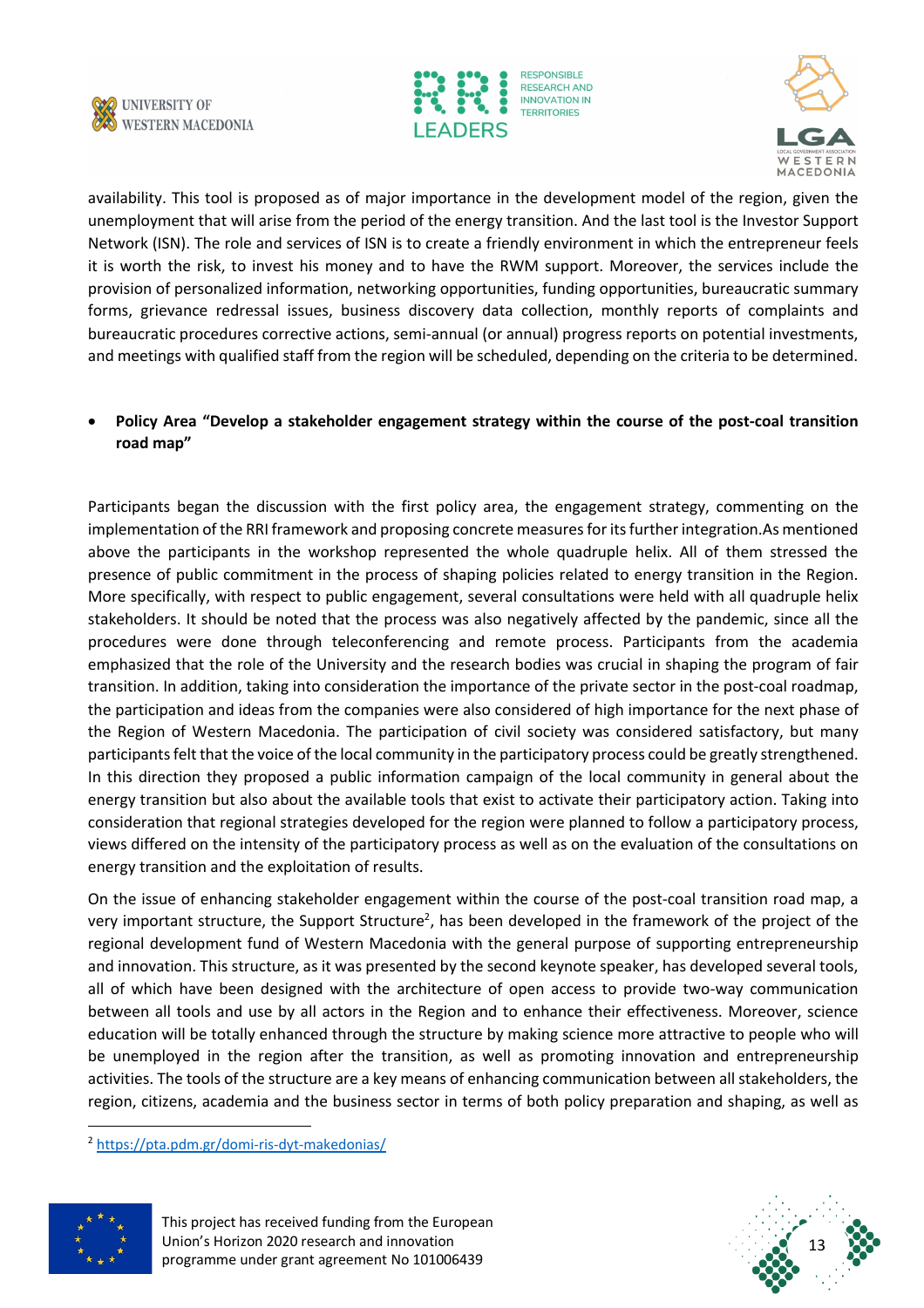





ongoing business discovery, as it will allow data to be collected, ideas and suggestions, which will determine the next steps to support entrepreneurship in a process of continuous improvement. Therefore, participants consider this structure as a catalyst for the reinforcement of stakeholder engagement in the energy transition roadmap of the region, the open access enhancement to all studies and indicators, as well as to promoting science education.

In this particular policy focus, the importance of gender equality was also mentioned by all participants. It was stated that in all consultations and discussions on the roadmap for the transition, the principle of gender equality was considered necessary and in fact the number of participants always considered the almost equal number of the two sexes.

#### • **Policy Area "Strengthen policy-making systems involving different modes of territorial governance of the post-coal transition strategy"**

To start the discussion on this policy, the mentimeter tool was used, and participants were asked how they perceive Responsible Research and Innovation in relation to the governance of fair transition. The words that appeared in order of priority were cooperation, quadruple-helix participation, transparency, decisions at the local level, reduction of bureaucracy. Based on these words an open discussion followed.

Regarding the just-transition governance mechanism, participants expressed their concerns. A key component of the governance mechanism of just transition, is the establishment of a partnership, the strengthening of social dialogue and the more efficient absorption of resources on the basis of a multilevel governance structure. In practice, however, it turned out that the proposed structure is very central, reflecting a strong ''top-down'' model. More specifically, the central coordinating intergovernmental committee has the dominant role in the planning, approval, and implementation of critical interventions. On the contrary, the role of local actors, on the other hand, is mainly suggestive and less decisive. As a result, local actors can hardly take ownership of the transition plan. There is also a requirement of international regulations in regions in a transition that fosters the active and essential role of the local community.

The participants suggested that in matters of governance the Region is called upon to find a combination of efficiency, decentralisation, transparency, networking, monitoring and evaluation mechanisms. This is certainly not at all simple, as what has been proposed is clearly a top-down model and not a model that largely considers regional and local structures. The proposed solution is not a fully regional form of government, but it is proposed to turn to a model that combines local actors with central ones.

The approach of anticipatory governance has been stressed that in general characterises the policy-making process, since the region must take into account the future implications of post-lignite-related policies. It was even emphasized that the energy transition plan is not a current problem. Discussions started several years ago with some plans that had been made earlier. So, the region had begun to make some predictions about possible solutions and measures that would have to be taken to address the challenges of the energy transition. Towards this direction, participants mentioned that the region needs to become even more responsive during this phase, to develop future scenarios to overcome with the post-lignite era challenges, improving thus its anticipatory governance.



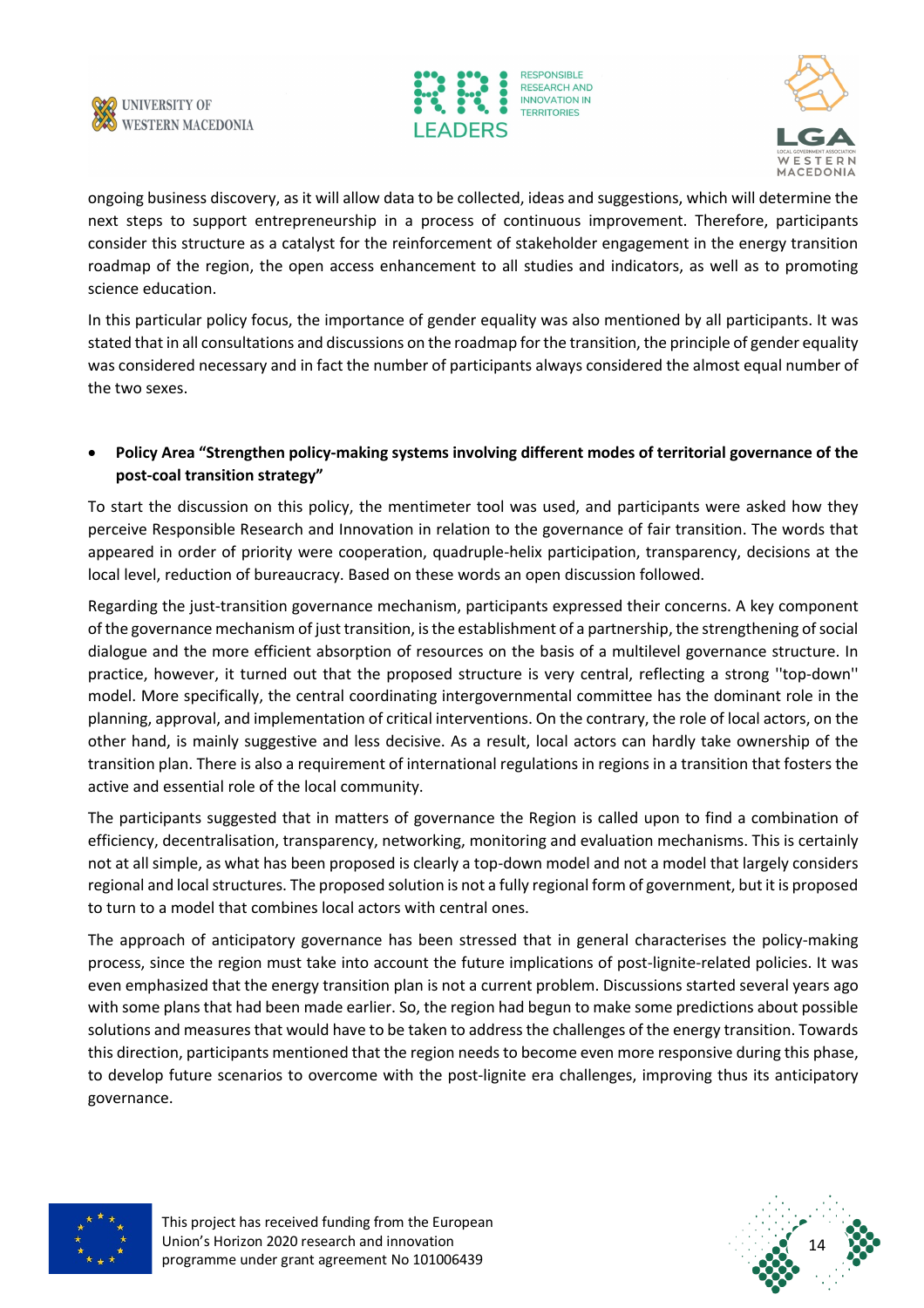





Regarding open data, the new tools developed by the Support Structure in the region, provide a mean for a dissemination of information, ideas, data and all the selected indicators regarding innovation and entrepreneurship to the public and to the private sector.

What was stressed that should be greatly strengthened was the key of scientific education. In local governmentrelated policies, the enhancement of science education has been identified as being of major importance for the post-coal transition strategy. The promotion of entrepreneurship from secondary education, the organization of business idea competitions, the development of research and innovation in renewable technologies are some of the proposals made.

#### • **Policy Area "Develop a methodology aiming to a smooth and innovative transition from the coal value chain towards an alternative development 'paradigm'"**

Discussions towards this policy revealed that the RRI-AIRR approach has been largely integrated into both regional and national strategies. The Just Development Transition Plan is an operational framework, that expresses the central government's public engagement to the energy, economic and social challenge of delignification and the reduction of oil dependence. The communication with all the stakeholders regarding the plan of decarbonization of the domestic power generation is one of its main goals. Therefore, public engagement, mainly through public consultation, was largely implemented to formulate the methodology for the smooth transition. At this point, the active participation of many actors was emphasized, covering the quadruple helix, however, some participants expressed their objections to the active participation of civil society. Moreover, in this plan as well as in most of the studies conducted for energy transition, participants agreed that the dimension of responsiveness is quite evident, since they reflect an effort to meet the needs and expectations of society. In addition, as reflected in the conclusions from the questionnaires and the focus group conducted in May 2021, the dimension of reflexivity is directly linked to that of responsiveness, as the needs of society are constantly changing due to the energy transition and therefore a continuous analysis at social and economic level is needed so that policies meet the real needs. A top priority issue of the plan is, to secure jobs and to utilize the high know-how of human resources in the designated areas. This is one of the main challenges of the energy transition in Western Macedonia, the problem of unemployment. The role of science education is considered crucial towards this challenge. Now, there are a lot of actions taking place, especially towards research and innovation activities in renewable energy sources as has been stressed by the academia participants, but they are not well communicated. This results also to the non-capitalisation of research results. Moreover, the potential of citizen science is something that needs to be which should be studied and exploited, as it can be a key source of new ideas.

Using the mentimeter tool, participants were asked how integrating Responsible Research and Innovation in policy level can help towards unemployment. The words that appeared in order of priority were retraining, business support, start-ups. In the light of the above, participants agreed that science education is the appropriate RRI key to deal with this challenge. Initially they proposed the use of renewable energy sources, increasing thus research and innovation activities, but there is a strong concern as to whether these sources can eventually replace such a labour-intensive productive activity. The role of educational institutions and research institutions in the context of re-skilling of human resources was emphasized here, something that also had emerged from the interviews of the stakeholders in the first phase of the project. In addition, the participants



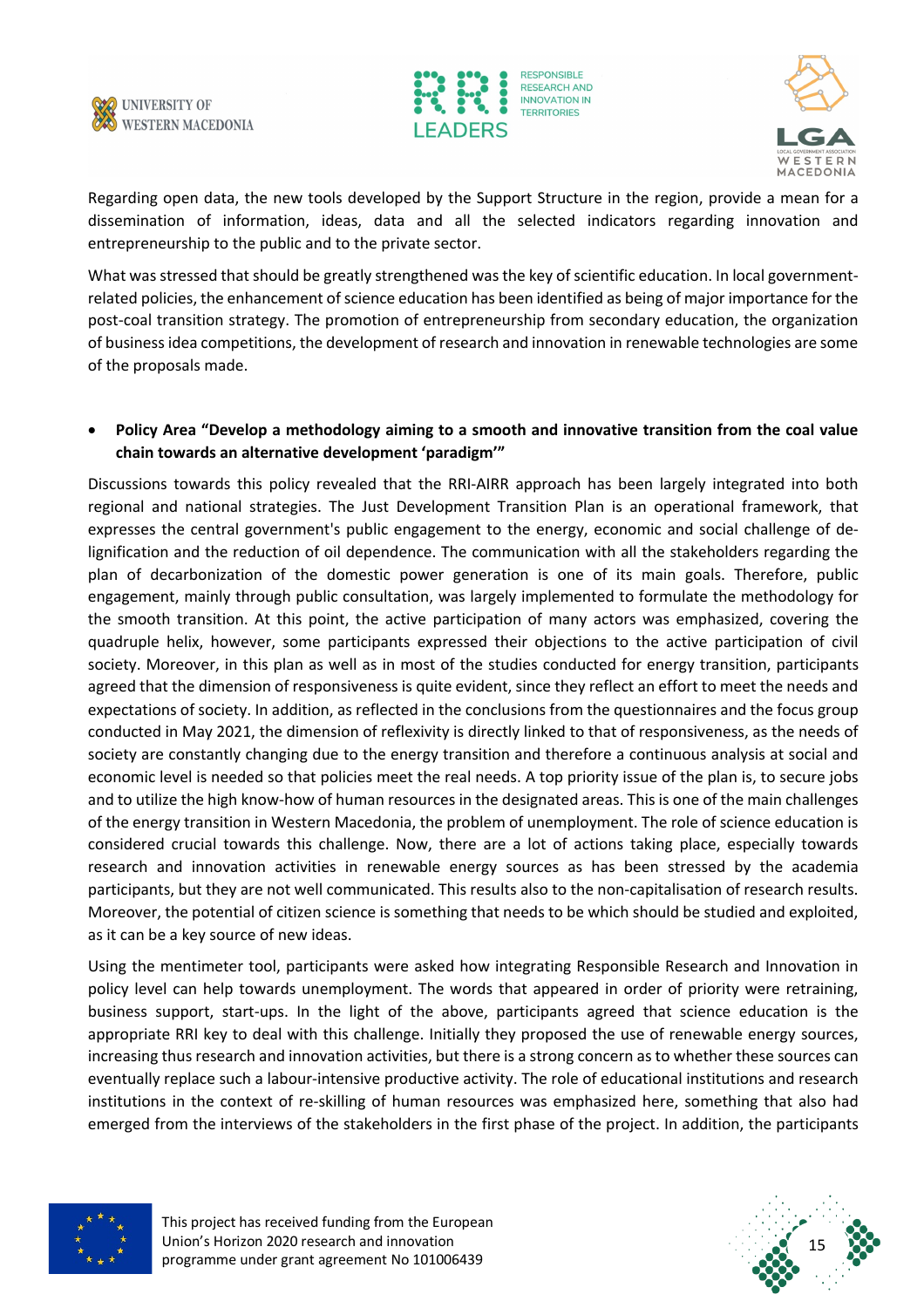





stressed the importance of strengthening the manufacturing sector, which in combination with the development of the primary sector will form sustainable value chains in the agri-food sector, which is also the dominant sector within the primary sector.

The use of renewable energy sources and generally the creation of an alternative model based on renewable sources was the next topic discussed. Using the mentimeter tool, participants were asked how integrating Responsible Research and Innovation in policy level can help towards the development of renewable energy resources. The words that appeared in order of priority were responsibility, contribution in employment, transparency, open access, consultation. The issue of responsibility is characterized as of major importance in environmental management. The participants emphasized the shift in the development of photovoltaic parks, something for which the appropriate environmental study is deemed necessary. In addition, many of the participants expressed their fears about the viability of the project as well as the next concept that emerged, that of contributing to employment. The unemployment rate projected in the region due to the energy transition is multiple in relation to the jobs that the installation of photovoltaic parks will bring. That is why in these policies, anticipatory governance will play a very important role, to capture future results and thus choose the right decisions. Inclusiveness also plays an important role here, as the integration of perspectives from a wide range of societal actors can determine a better outcome. In addition, open access is very important, both for information issues and for data entry from all actors.

Strengthening and promotion of entrepreneurship, should constitute key steps in the methodology towards a smooth transition, something which was identified in the context of all the consultations that preceded in task 2.1 of the project. To increase entrepreneurship, the participants proposed the strengthening of scientific education. In this direction business opportunity initiatives must be implemented, such as business plan contests, creating information places for start-ups, etc.

The key to open access has also been used in both regional and national policies, but participants stressed that through the tools of the new area support structure, open access can be greatly enhanced.The goal of the region during the energy transition is to develop an alternative growth model with an emphasis on innovation. Western Macedonia in terms of innovation belongs to the category of moderate innovators. So, to lead the Region in a sustainable solution in the context of the energy transition it will essentially has to reverse its weaknesses, find solutions that will transform it from a moderate innovator to a strong innovator. Participants noted that science education is considered crucial also towards this direction.

Towards the development of a methodology for a smooth and innovative energy transition the participants also referred to the fact that there are a lot of similar regions in Europe now which are facing the same challenge with the region of Western Macedonia. There is a process called "regional dialog" which is essentially an action developed by the European Commission to develop partnerships between regions in energy transition. These synergies will help these regions with issues of growth and innovation as well as measures that will lead to a smoother transition. This is a very important action proposed in the region of Western Macedonia to follow it as in this way it will be able to have a more general, European picture, regarding the innovation trends in other regions and to receive ideas and solutions for its development

Regarding the Support Structure that has been developed in the region, as has been mentioned above, its four tools constitute a very interesting paradigm towards a smooth and innovative transition from the coal value chain. With respect to the Research and Innovation Portal, businesses will benefit from the portal through



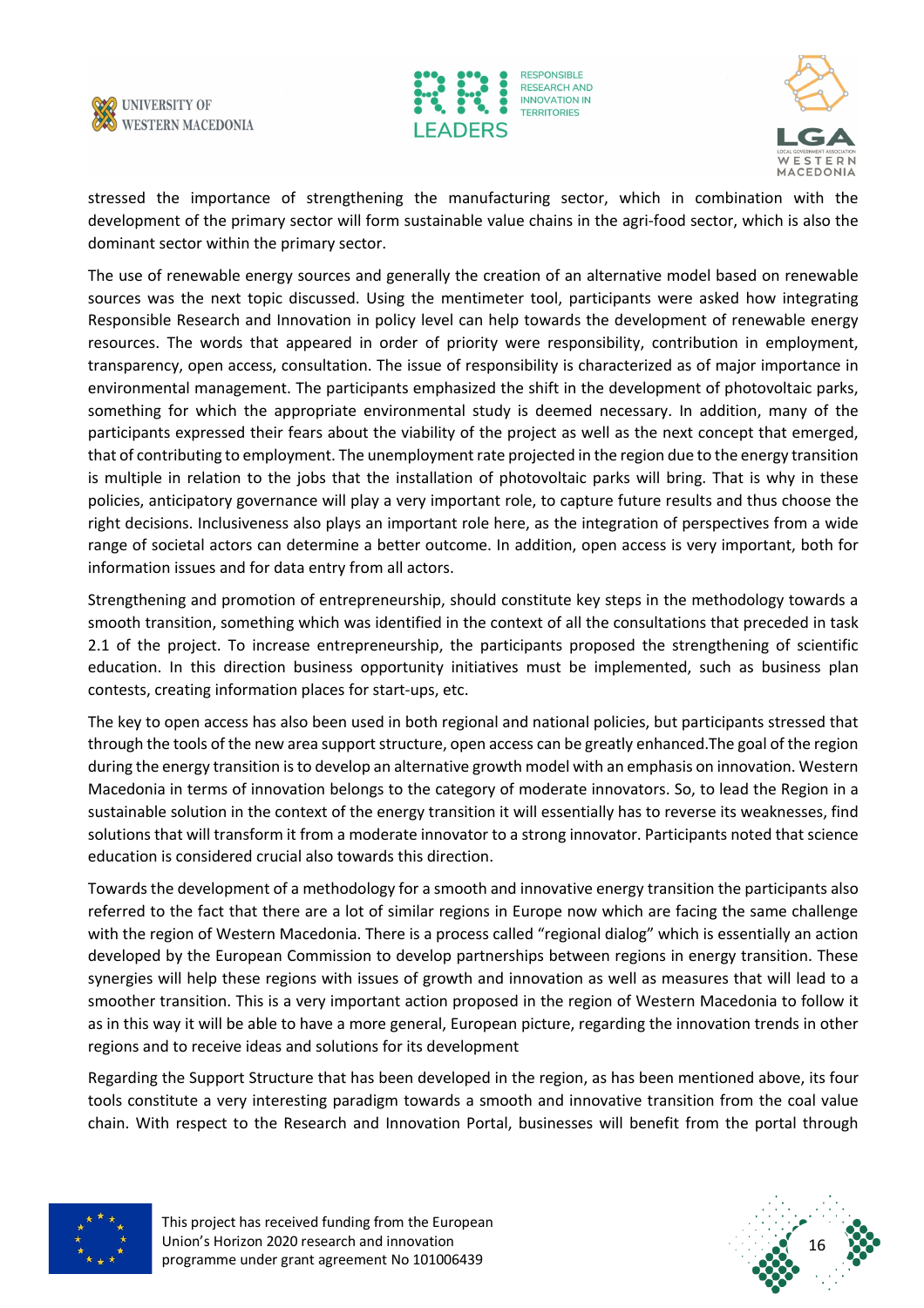





gaining information and networking opportunities, while the regional authority will have a tracked image and informed decisions. The Integrated Information System (IIS) of the region is created to provide the software infrastructure in functionality so that multi-criteria data set analyses can be implemented. This is an experimental application of modern IT techniques which have not been applied in another similar structure in Greece. The Employment Enhancement and Monitoring Portal is a tool for conducting primary employment research, helping to monitor employment trends and highlight business needs and available resources. It encourages the coupling of companies with the appropriate staff and the data of ergasiaRWM in combination with the data of the system from Ergani, OAED and the IIS will provide substantial monitoring of the development of employment. It is a substantial development of the oldest successful portal, ergasiakozani, with current purposes on the one hand to serve the whole region and on the other hand to collect and utilize data on the needs of companies in trained staff and availability. This tool is proposed as of major importance in the development model of the region, given the unemployment that will arise from the period of the energy transition. And the last tool is the Investor Support Network (ISN). The role and services of ISN is to create a friendly environment in which the entrepreneur feels it is worth the risk, to invest his money and to have the RWM support. Moreover, the services include the provision of personalized information, networking opportunities, funding opportunities, bureaucratic summary forms, grievance redressal issues, business discovery data collection, monthly reports of complaints and bureaucratic procedures corrective actions, semiannual (or annual) progress reports on potential investments, and meetings with qualified staff from the region will be scheduled, depending on the criteria to be determined.

### 2.5 Summary remarks

Overall, discussions in the workshop came to some very useful conclusions about how the territorial stakeholders perceive responsibility in research and innovation, as well as the RRI keys and AIRR dimensions and their relevance to the overall development policy of the territory. The workshop participants agreed that the RRI keys and AIRR principles are followed to a significant extent in the policymaking of the region, but also mentioned many new policies and procedures that RRI principles can be applied in the future. Τhe same picture applies to national policies.

Regarding public engagement and inclusion, all participants reported that the consultation tool was mainly applied to a large extent in the design of the energy transition framework of the region, with the participation of all the actors of the quadruple helix. However, is has been stressed that the voice of the local community could be strengthened by actively in the participatory process.

On the issue of open data and open access, different views arose from the participants. Initially, all participants agreed on the fact that policy decisions as well as consultation decisions are all published in an open database. What has been the highlighted as a problem is the evaluation process of all public consultations. As a future step to confront with this problem, the tools of the support structure of the region were presented, and more specifically the research and innovation portal and the integrated information system. The first will be an online platform that could be used for gathering information, ideas, etc. from stakeholders, while the second will proceed to a multi-criteria analysis of all the data, as an evaluation tool to generate answers and provide specific solutions at the regional level.



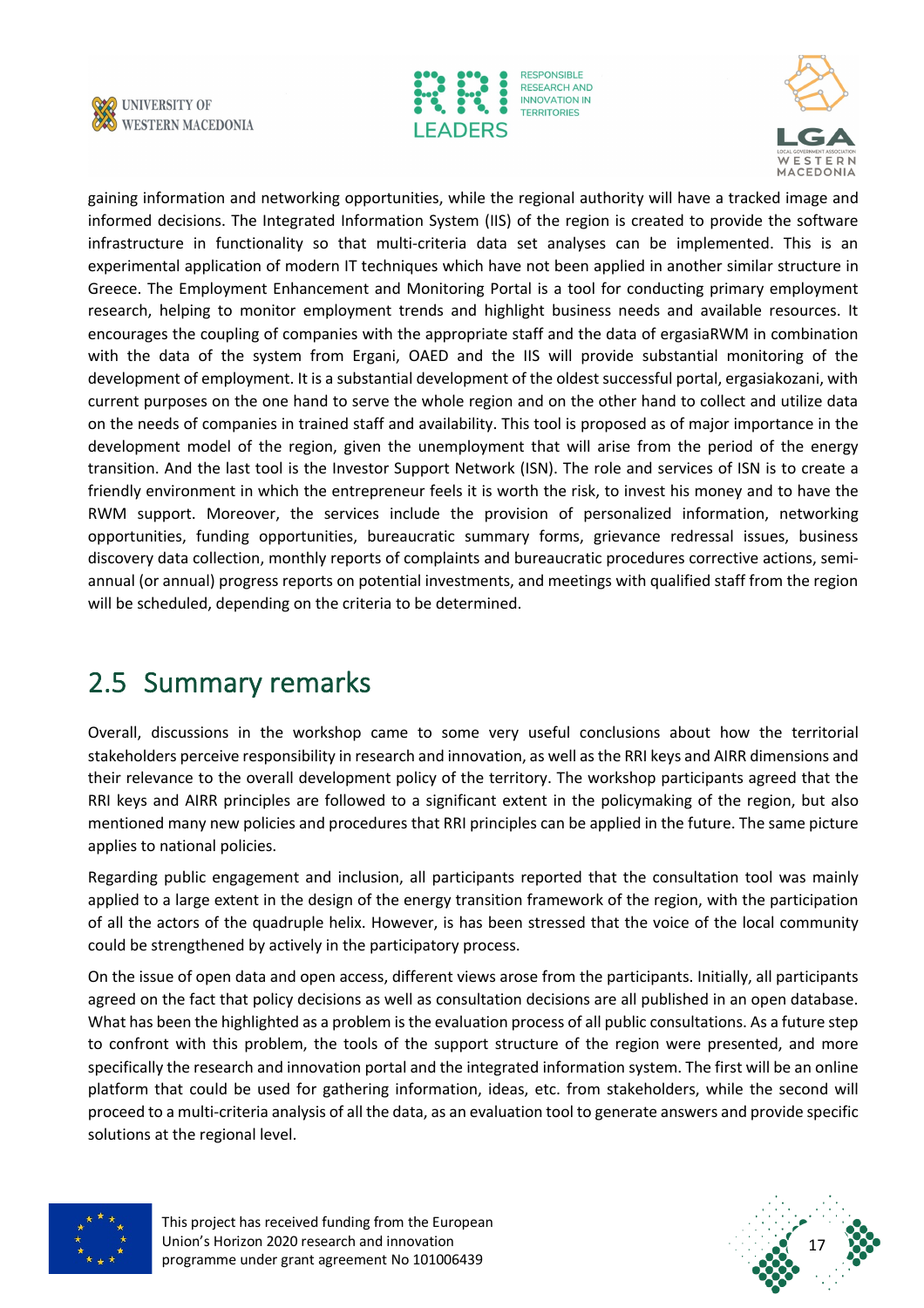





In both level policies, the lack of ethics and gender equality keys was emphasised. Moreover, reflexivity and responsiveness were detected to most policy documents and were described as two connected dimensions, a result that corresponds to the findings from the interviews and the focus group.

Another issue discussed in the participatory workshop was the process of communication and territorial governance. Here, participants see the need for a process that combines efficiency, decentralization, transparency, and evaluation. It was stressed that the model currently applied, the top-down model, is a model that largely ignores regional and local structures. For this reason, the participants proposed the use of a combined model of governance, which will combine local and central actors. It was also proposed as of major importance for future implementation, in the context of responsible research and innovation, the implementation of the integrated information system now developed by the support structure of the Region. This tool will evaluate all actions and future innovative ideas and will propose after analyses the best for implementation in the Region of Western Macedonia.

Given the third policy area for the region of Western Macedonia, participants emphasized the role of integrating science education in the policy level, fostering this way research and innovation activities, through initiatives such as seminars, competitions, business plan contests etc. The area is classified as moderately innovative. Therefore, it was suggested by the participants that in order to move to a sustainable solution in the context of the transition, the region would have to substantially reverse the weaknesses and identify solutions that would transform the RWM from moderate to strong innovative.

Concrete measures proposed for the region of Western Macedonia are the following:

- Strengthening and promoting entrepreneurship as well as re-skilling of human resources to combat the phenomenon of unemployment that will arise from the post-lignite era. The application of scientific education can play an important role at this point, through the development of seminars, educational activities, and the promotion of innovation.
- One point on which the Region should stand is the connection of research and development with the modernisation of companies. The research produced must be applied and should follow the responsiveness of the local markets and vice versa, local businesses must respond to the new trends and the new needs of the markets to survive in the new globalized market model. This concludes with the demand for the Region of Western Macedonia which is the creation of viable value chains in areas of regional smart specialization. One such area, concerns the development of the agri-food sector in the region, which. It was therefore stressed, that there needs to be a connection between the agricultural department's research of the University with the agri-food sector in Western Macedonia.
- The Region should follow a responsive and accountable governance by participating to the "regional dialog". This is an action developed by the European Commission to develop partnerships between regions in energy transition. These synergies will help these regions with issues of growth and innovation as well as measures that will lead to a smoother transition.
- Finally, the promotion of the new Support Structure that has been developed in the region, constitutes a very interesting tool for integrating the RRI-approach towards a smooth and innovative transition from the coal value chain.